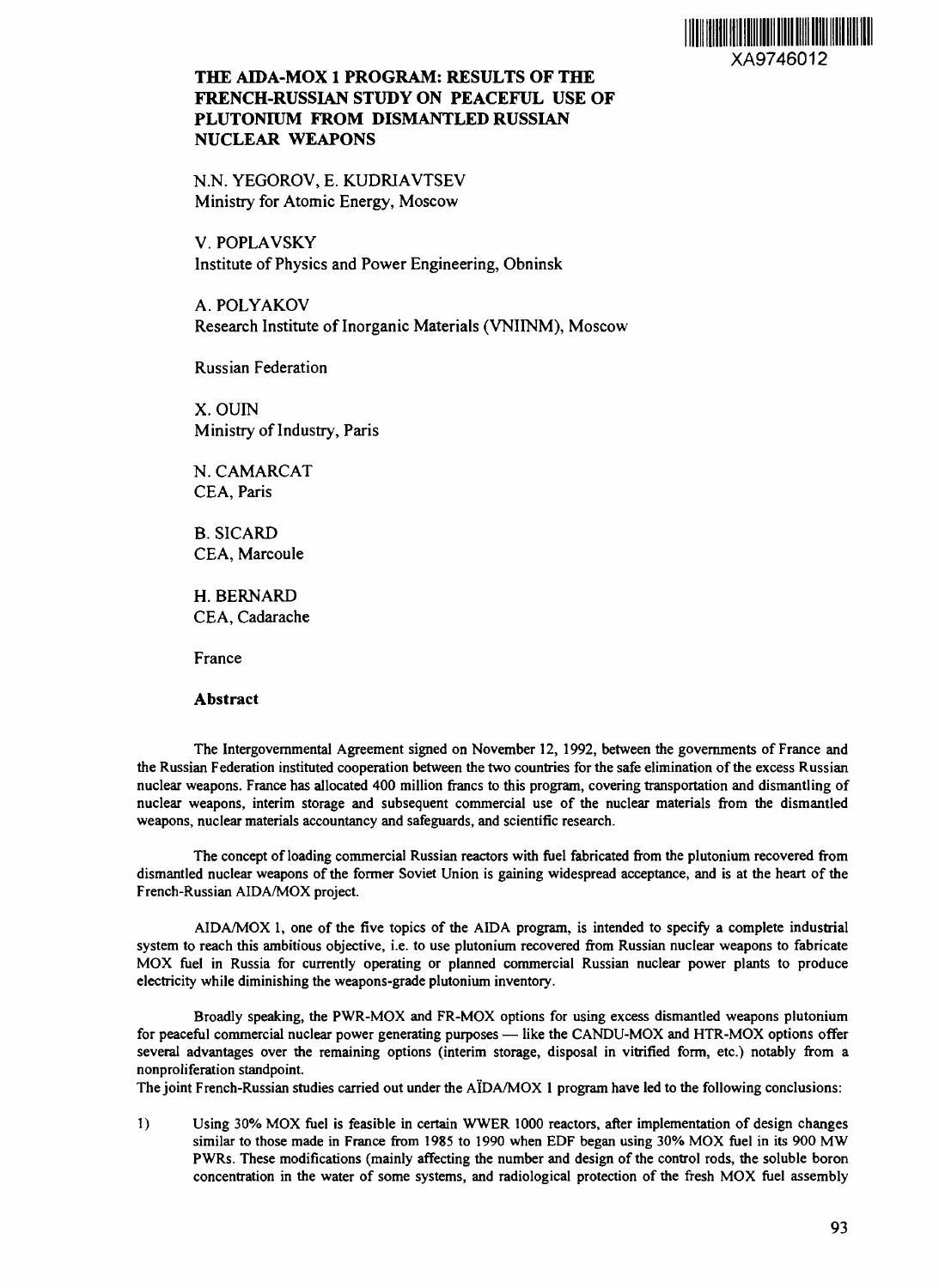transfer system) are currently the subject of preliminary studies by the Russian and the French parties, and will be covered in detail in the subsequent phase (1997-1998) proposed under the AIDA/MOX 2 program. This option would enable dispose of about 270 kg of W-Pu annually per WWER-1000 reactor.

- 2) Using 100% MOX fuel in the BN-600 fast reactor without breeding blankets is certainly the most promising option in a reasonable time frame (even though further studies are necessary to validate it) and should therefore be assigned medium-term priority. In the short term, the easily implemented BN-600 hybrid core solution should make it possible to use 240 kg of W-Pu per year. This solution complies with Russian safety requirements (negative void coefficient) by placing the MOX fuel around the periphery of the core (in the next-to-last ring) in limited quantities: less than 20% of the total number of fuel assemblies in the BN-600 core.
- 3) Studies on converting W-Pu into MOX fuel have led to the definition of a *reference process* for a future facility or plant to be built in Russia.

The *reference process* chosen by the French and Russian specialists comprises:

- acid dissolution of plutonium alloy in  $HNO<sub>3</sub> + HF$
- purification by extraction of plutonium nitrate  $\overline{a}$
- $\ddot{\phantom{0}}$ Pu oxalate precipitation and  $PuO<sub>2</sub>$  production
- MOX fabrication using the COCA and MIMAS processes.
- Additionally two process variants were considered, neither variant has been adopted to date for lack of sufficient industrial experience; further research and development work will be required in both cases.
- 1) The capacity of a MOX facility to be built in Russia was determined by the possibility of consuming MOX fuel in Russian BN-600 and WWER-1000 reactors. The AIDA/MOX Coordinating Committee initially selected the following Russian reactors:
	- BN-600 hybrid core option ( $\Rightarrow$  240 kg of W-Pu per year), as the first step toward the final objective of  $\overline{a}$ 100% MOX fuel in the BN-600 reactor core (1310 kg of W-Pu per year) and gradual removal of all the blankets,
	- four WWER-1000 reactors at the Balakovo NPP ( $\Rightarrow$  4 x 270 kg of W-Pu per year), hence a total capacity of around 1300 kg of W-Pu for the TOMOX-1300 facility, i.e. approximately 30 metric tons of MOX per year.
- 2) Preliminary design work on the TOMOX-1300 facility implementing glove-box handling technology is underway in Russia with French participation by the CEA, COGEMA and SGN. The results will be available by mid-1997, together with a preliminary estimate of the total cost and itemized cost of the plant components; allowance will be made for the basic facilities already in place at Russian nuclear sites, including Chelyabinsk 65 and Krasnoyarsk 26.
- 3) A detailed proposal for the TOMOX-1300 plant will be required in 1997-1998 before construction begins in the Russian Federation. The detailed proposal is planned for the AIDA/MOX 2 program stipulated in the proposed Trilateral Agreement between France, Germany and the Russian Federation. The TOMOX 1300 project will be implemented in two separate entities: TOMOX and DEMOX.

# 1. INTRODUCTION

French aid in the safe dismantling of Russian nuclear weapons from 1992 to 1997 under the "AIDA" program was a natural outgrowth of the French Government's constant concern for active participation in both conventional and nuclear nonproliferation and disarmament. The AIDA program is the tangible application of the Intergovernmental Agreement signed on November 12, 1992, between the governments of France and the Russian Federation This agreement instituted cooperation between the two countries for the purpose of safely eliminating Russian nuclear weapons and using the resulting nuclear materials for commercial purposes. France has allocated 400 million francs to this program, covering transportation and dismantling of nuclear weapons, interim storage and subsequent commercial use of the nuclear materials from the dismantled weapons, nuclear materials accountancy and safeguards, and scientific research.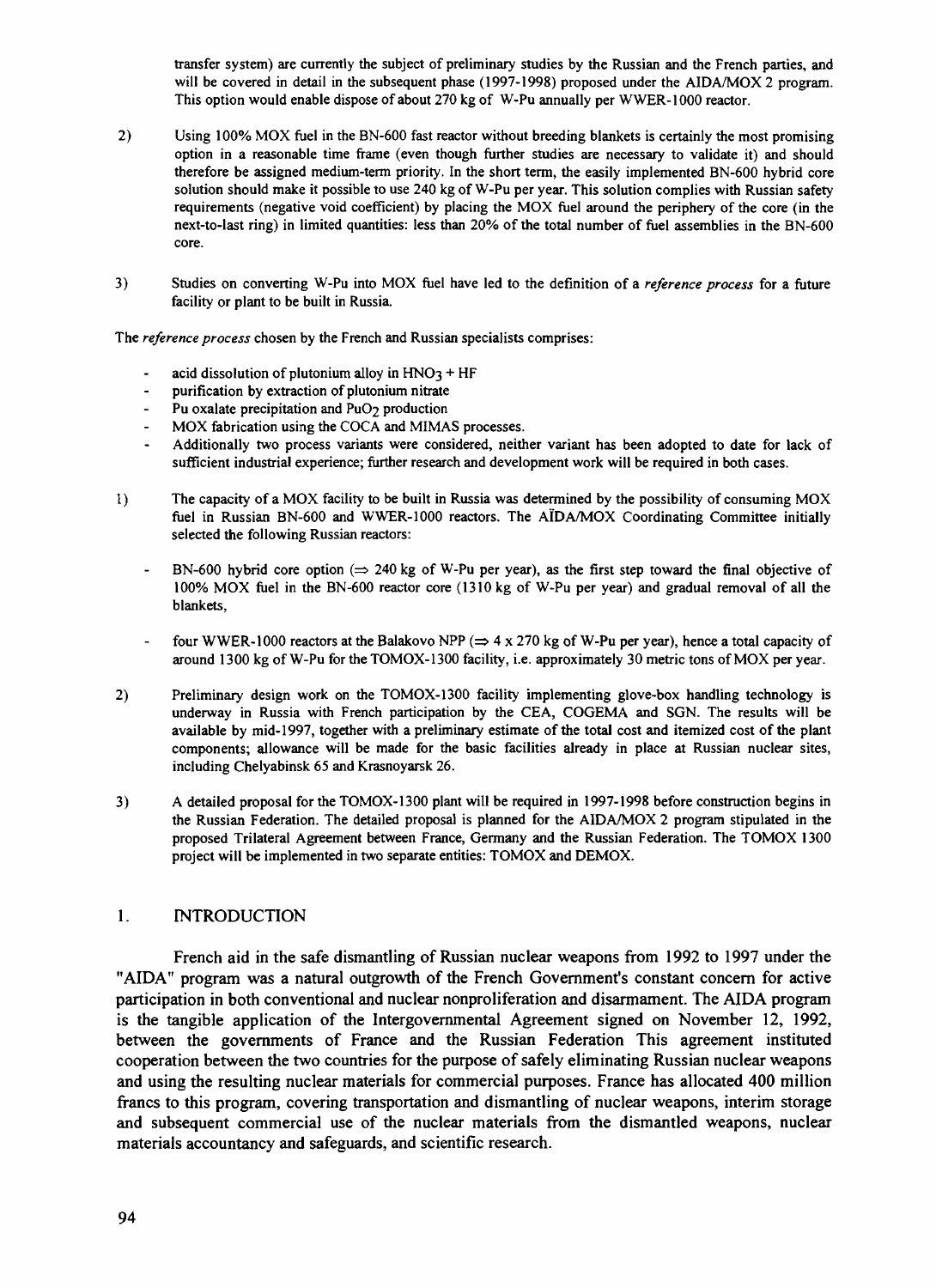Within the scope of these agreements, the AIDA program covers the following points:

- 1) Supply of equipment:
	- radiological protection and measuring equipment to ensure the safety and surveillance of weapons during transport, interim storage and dismantling;
	- machine-tools (one vertical lathe and three cutting machines) for the nuclear warheads dismantling;
	- overpacks to protect the Russian arms containers during transport from their current storage sites to the dismantling facilities.
- 2) Construction in Russia of a safe storage building for lithium and hydrogen-bearing materials from the thermonuclear weapons. The construction work should be completed by the end of 1997; the building will have sufficient capacity for over 3000 containers, and is designed to ensure the safety and security of the stored materials.
- 3) Performance of studies intended notably to demonstrate the feasibility of using weapons plutonium in commercial MOX fuel: these studies are known as the "AIDA/MOX 1" program.

The AIDA program is managed on the French side by an Interministerial Committee on Aid for Dismantling Nuclear Weapons, chaired by Admiral Francis Orsini, *charge de mission* in the Ministry of Defense; his Russian counterpart is the Minister of Nuclear Power, Mr. Victor Mikhailov. The CEA is the operator of the AIDA program, under the responsibility of M. de la Graviere. The co-chairmen of the Coordinating Committee are Xavier Ouin (Ministry of Industry) and Vice-Minister N.N. Yegorov (MINATOM).

### **Present Status of French-Russian Cooperation**

Radiological protection and measuring equipment was delivered in January and September 1995 with subsequent training of the operating personnel. Machine tools were delivered in March 1996, with personnel training ensured by the CEA. The first high-integrity container overpacks were delivered in September 1996, and deliveries will continue throughout 1997. The deep foundations for the safe storage building were completed in 1996; turnkey delivery is scheduled for the second half of 1997.

The Final Report of the bilateral French-Russian survey of possible uses of weapons plutonium for commercial electric power generation (AIDA/MOX I program) will be internationally distributed in the first half of 1997. The Report provides the following recommendations:

- For the short term: the use of Russian weapons plutonium as MOX fuel in existing Russian BN 600 reactor and WWER 1000 units with the construction of a facility known as TOMOX 1300 in Russia for converting the plutonium into MOX fuel. The proposed MOX-fabrication capacity of 1300 kg of plutonium per year would be sufficient to supply the BN 600 reactor (about I metric ton of MOX fuel per year) and four WWER 1000 reactors (about 29 tons of MOX per year).
- For the medium and long-term: various scenarios involving the construction of new reactors (e.g. BN 800, WWER 640) loaded with 100% MOX fuel, designed to enhance the utilization rate of plutonium from dismantled Russian nuclear weapons for commercial electric power generating purposes.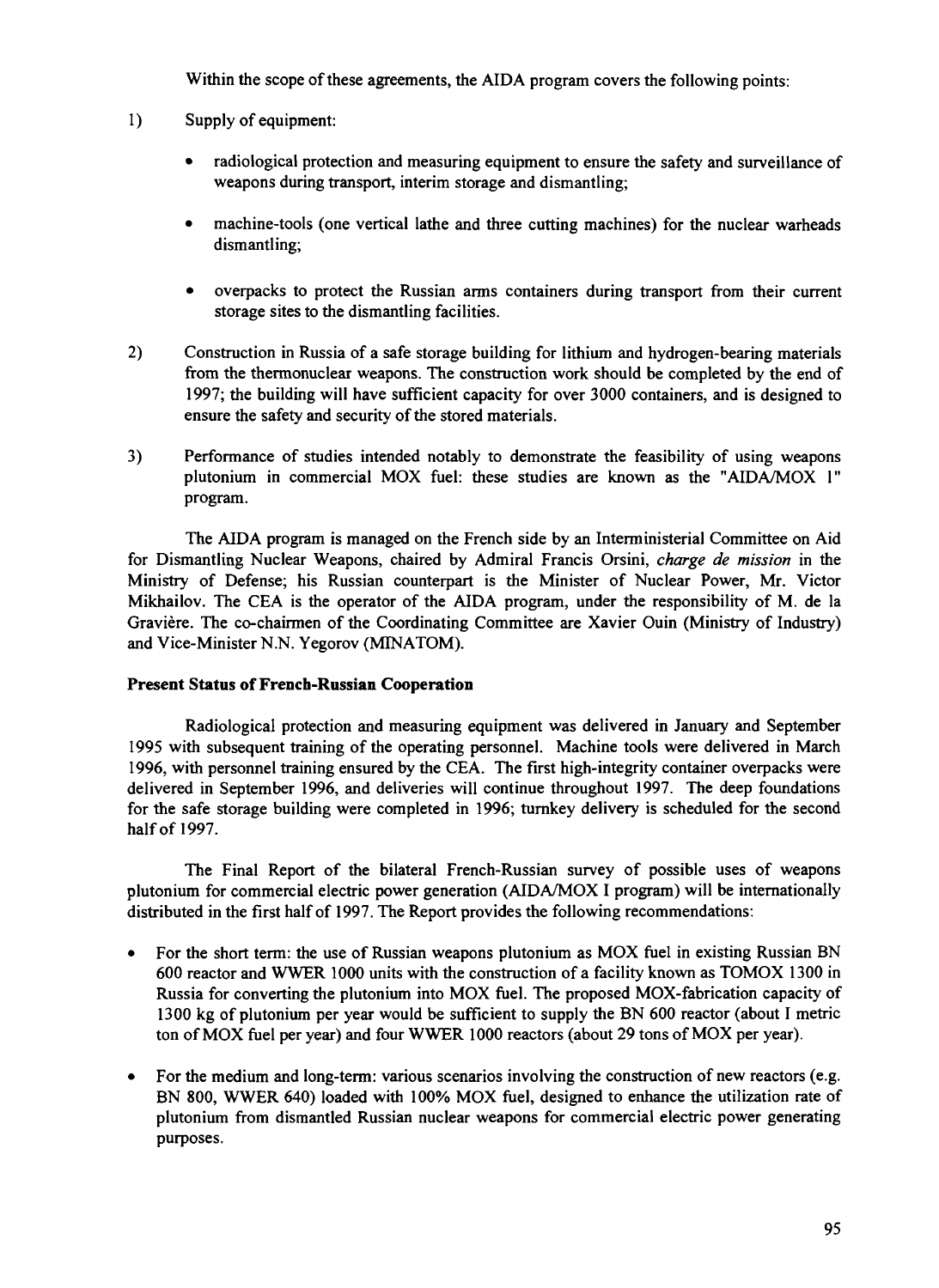### 2. FROM RUSSIAN WEAPONS TO MOX FUEL FOR RUSSIAN REACTORS

The concept of loading commercial Russian reactors with fuel fabricated from the plutonium recovered from dismantled nuclear weapons of the former Soviet Union is gaining widespread acceptance, and is at the heart of the French-Russian AIDA/MOX project.

A program of this scope implies the commitment of substantial technical and financial resources. Dismantling thousands of weapons and removing the fissionable materials that may be recycled (military grade plutonium and highly enriched uranium) and separating the thermonuclear materials (hydrogen isotopes) for storage are delicate and costly operations. French scientists and industrial firms have acquired considerable experience in the area of defense-related nuclear activities, in reprocessing spent commercial fuel and in the use of nuclear materials that may be recycled — notably in the form of mixed uranium-plutonium oxide (MOX) fuel.

AIDA/MOX 1, one of the five topics of the AIDA program, is intended to specify a complete industrial system to reach this ambitious objective, i.e. to use plutonium recovered from Russian nuclear weapons to fabricate MOX fuel in Russia for currently operating or planned commercial Russian nuclear power plants to produce electricity while diminishing the weapons-grade plutonium inventory.

The CEA is the operator of the French-Russian Intergovernmental Agreement, and thus coordinates the French contributions to the AIDA/MOX 1 program by COGEMA, FRAMATOME and EDF. The Russian Ministry of Nuclear Power, MINATOM, has the same role with respect to the research organizations (RIAR, VNIINM, IPPE, Radium Institute, Kurchatov Institute) and project institutes (GSPI, GYDROPRESS, VNIPIET, etc.).

The initial results of these studies were presented jointly by the French and Russian parties at the GLOBAL '95 conference organized by the American Nuclear Society at Versailles in September 1995 [1,2,3,4]. The results obtained in 1996 were also jointly presented to the international scientific community during the "G7 + 1" Experts Meeting in Paris in October 1996 [5] and the American Nuclear Society's Winter Meeting in Washington DC in November 1996 [6,7,8,9]~in particular, the results of research on converting plutonium alloy from some warheads into nitrate and then into plutonium oxide for incorporation in MOX ceramic fuel: this technical exploit has not been achieved to date at industrial scale.

French work at Marcoule in the ATALANTE complex, at Cadarache in the Advanced Fuel Fabrication Research Laboratory (LEFCA) and at Bruyeres-le-Chatel led CEA scientists and their Russian partners to select four processes. Two of these are based on plutonium dissolution in hydrochloric or nitric acid, the third on direct oxidation and the fourth on pyrometallurgy. A reference process will eventually be selected for conversion of plutonium alloy, and for converting the plutonium nitrate to a mixture of uranium and plutonium oxides on the basis of current scientific results and on the industrial experience acquired.

The preliminary design work for a pilot facility known as TOMOX 1300 (Transformation of military Objects into MOX fuel) was contracted by the CEA to COGEMA and SGN in 1995. This project study implemented the direct oxidation process to produce plutonium oxide, followed by conventional mechanical milling of mixed oxide powder; it would allow the fabrication of about 30 metric tons of MOX fuel pellets annually, incorporated in fuel assemblies for Russian PWRs and FRs.

The TOMOX 1300 project study continued in 1996-1997 under CEA contracts with the Russian project institutes using the process in which plutonium alloy is dissolved by  $HNO$ , +  $HF$ , purified by extraction of plutonium nitrate, with subsequent oxalate precipitation and fabrication of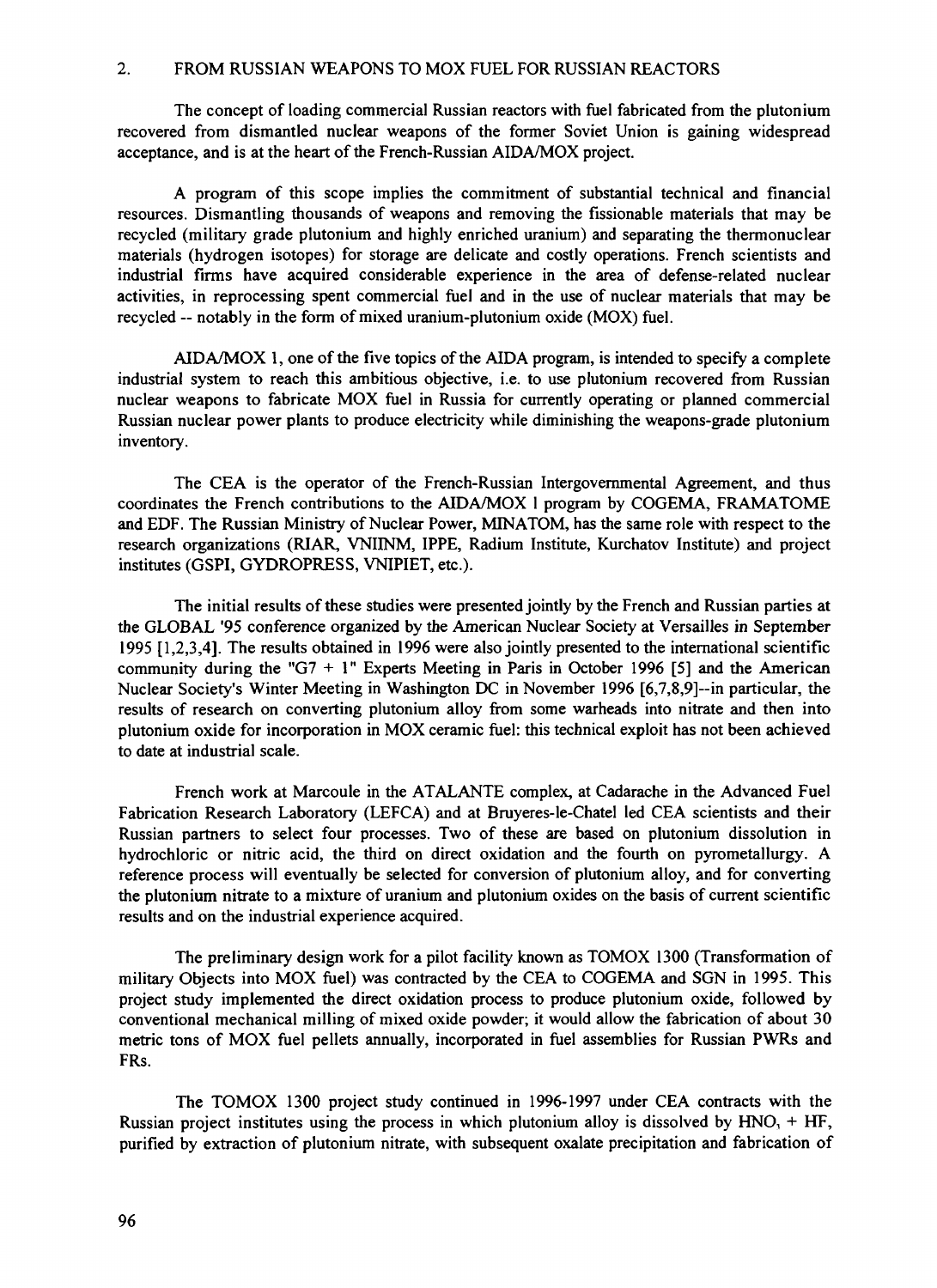PuOj. This study will yield a preliminary cost estimate for installing the process facilities on existing Russian nuclear sites.

Irrespective of the process and facility ultimately selected, the design is contingent on the total quantity of weapons-grade plutonium to be recycled, currently estimated at about 50 metric tons for the Russian Federation (the same quantity as announced by the United States in Paris at the G7+1 Experts Conference in October 1996). Will it be preferable to refurbish Russian facilities (e.g. the Complex 300 MOX fabrication plant at Chelyabinsk 65 or the RT2 plant at Krasnoyarsk 26), or to build one or more entirely new units? The AIDA/MOX 1 program calls for drafting a feasibility report on both options in 1997.

How much weapons-grade plutonium can be used as fuel by Russian power reactors each year? From a technical standpoint, the initial results of the studies conducted by the CEA, FRAMATOME, EDF and the Russian IPPE Institute at Obninsk suggest that a few hundred kilograms of plutonium could be used each year in MOX fuel, comprising 30% of the core load in a single WWER 1000 pressurized water reactor (seven WWER 1000s are now operating in Russia); this estimate remains to be demonstrated, together with an assessment of the required engineering modifications and their cost. The BN 600 fast reactor now operating at Byeloyarsk NPP with enriched UO<sub>2</sub> fuel could also use a few hundred kilograms of plutonium per year, assuming a limit of about 20% MOX in the core; the feasibility of this operation should be fully demonstrated by the end of 1998. If the BN 800 reactor is built, it could use up to 1700 kg of plutonium annually with a 100% MOX core. Four BN 800 reactors could consume fifty tons of Russian weapons plutonium in less than ten years. The future WWER 640 with a 100% MOX core should also contribute to meeting this objective. More realistically, and in the short term, operating the BN 600 at Byeloyarsk and the four WWER 1000s at Balakovo would allow the use of 1300 kg of weapons plutonium each year--i.e. the design capacity of the future TOMOX 1300 facility.

For the short and medium term, a broader international effort and financing are to be envisaged. Over the much longer term, the construction of facilities in Russia capable of using at least 5000 kg of weapons plutonium per year could be considered. Naturally, a project of this scope will depend on the conclusions of the international studies and especially on future Russian decisions concerning the construction of the first BN 800 fast reactor and additional WWER 1000 and WWER 640 light water reactors.

### 3. MAIN CONCLUSIONS OF THE AIDA/MOX 1 PROGRAM

The French-Russian studies conducted from 1993 to 1996 under the AIDA/MOX 1 program established the advantages and technical feasibility of the W-Pu MOX option in certain existing nuclear reactors within the Russian Federation.

Broadly speaking, the PWR-MOX and FR-MOX options for using excess dismantled weapons plutonium for peaceful commercial nuclear power generating purposes—like the CANDU-MOX and HTR-MOX options-offer several advantages over the remaining options (interim storage, disposal in vitrified form, etc.) notably from a non-proliferation standpoint:

- 1) high radioactivity of the final product, a spent MOX fuel assembly, making any addition of radioactivity unnecessary;
- 2) fission of a significant fraction of the initial weapons plutonium: in the PWR-MOX scenario, some 30% of the W-Pu is converted into fission products after irradiation on the order of 40 GWd t-';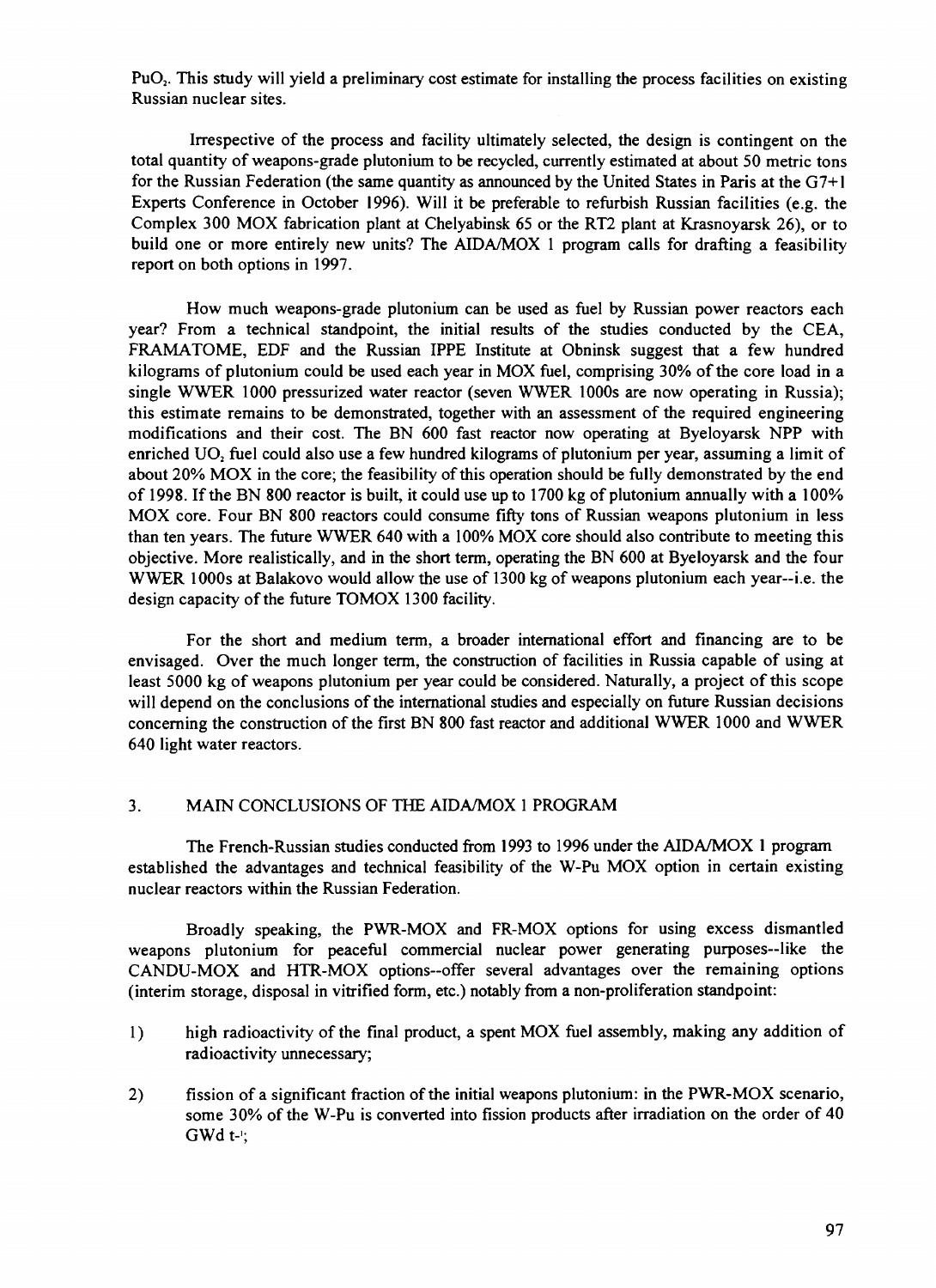- 3) plutonium accountancy: the W-Pu is processed in an industrial cycle in facilities under permanent surveillance by the international organizations responsible for non-proliferation safeguards (IAEA),
- 4) isotopic denaturing of the residual plutonium (around 70%): the 239Pu fraction diminishes and that of the even numbered isotopes ( $^{238}Pu$ ,  $^{240}Pu$  and  $^{242}Pu$ ) increases
- 5) conservation of natural resources: 50 metric tons of weapons-grade plutonium are capable of producing some 350 TWh of electric power;
- 6) no additional nuclear waste (e.g. vitrified plutonium): the spent MOX fuel assembly replaces a spent UOX fuel assembly.

Compared with the other MOX options, the PWR-MOX and FR-MOX options also offer the following major advantages:

- 1) the LWR-MOX and FR-MOX options are the only ones implementing proven technology: over 400 metric tons of PWR and BWR-MOX fuel have already been fabricated in Europe, and 19 European reactors have been using MOX for a number of years; over 100 metric tons of FR-MOX fuel have been fabricated to date in Europe;
- 2) the PWR-MOX and FR-MOX options are the only ones compatible with existing Russian reactors capable of using large quantities of W-Pu and known to be economically viable.

Concerning the implementation of this option by the Russian Federation, the joint French-Russian studies carried out under the AIDA/MOX 1 program have led to the following conclusions:

- 1) Using 30% MOX fuel is feasible in certain WWER 1000 reactors, after implementation of design changes similar to those made in France from 1985 to 1990 when EDF began using 30% MOX fuel in its 900 MW PWRs. These modifications (mainly affecting the number and design of the control rods, the soluble boron concentration in the water of some systems, and radiological protection of the fresh MOX fuel assembly transfer system) are currently the subject of preliminary studies by the Russian and the French parties, and will be covered in detail in the subsequent phase (1997-1998) proposed under the AIDA/MOX 2 program. This option would enable dispositioning of about 270 kg of W-Pu annually per WWER 1000 reactor (Figure 1).
- 2) Using 100% MOX fuel in the BN 600 fast reactor without breeding blankets is certainly the most promising option in a reasonable time frame (even though further studies are necessary to validate it) and should therefore be assigned medium-term priority. In the short term, the easily implemented BN 600 hybrid core solution should make it possible to use 240 kg of W-Pu per year. This solution complies with Russian safety requirements (negative void coefficient) by placing the MOX fuel around the periphery of the core (in the next-to-last ring) in limited quantities: less than 20% of the total number of fuel assemblies in the BN 600 core (Figure 2).
- 3) Studies on converting W-Pu into MOX fuel have led to the definition of a *reference process* and two possible variants for a future facility or plant to be built in Russia.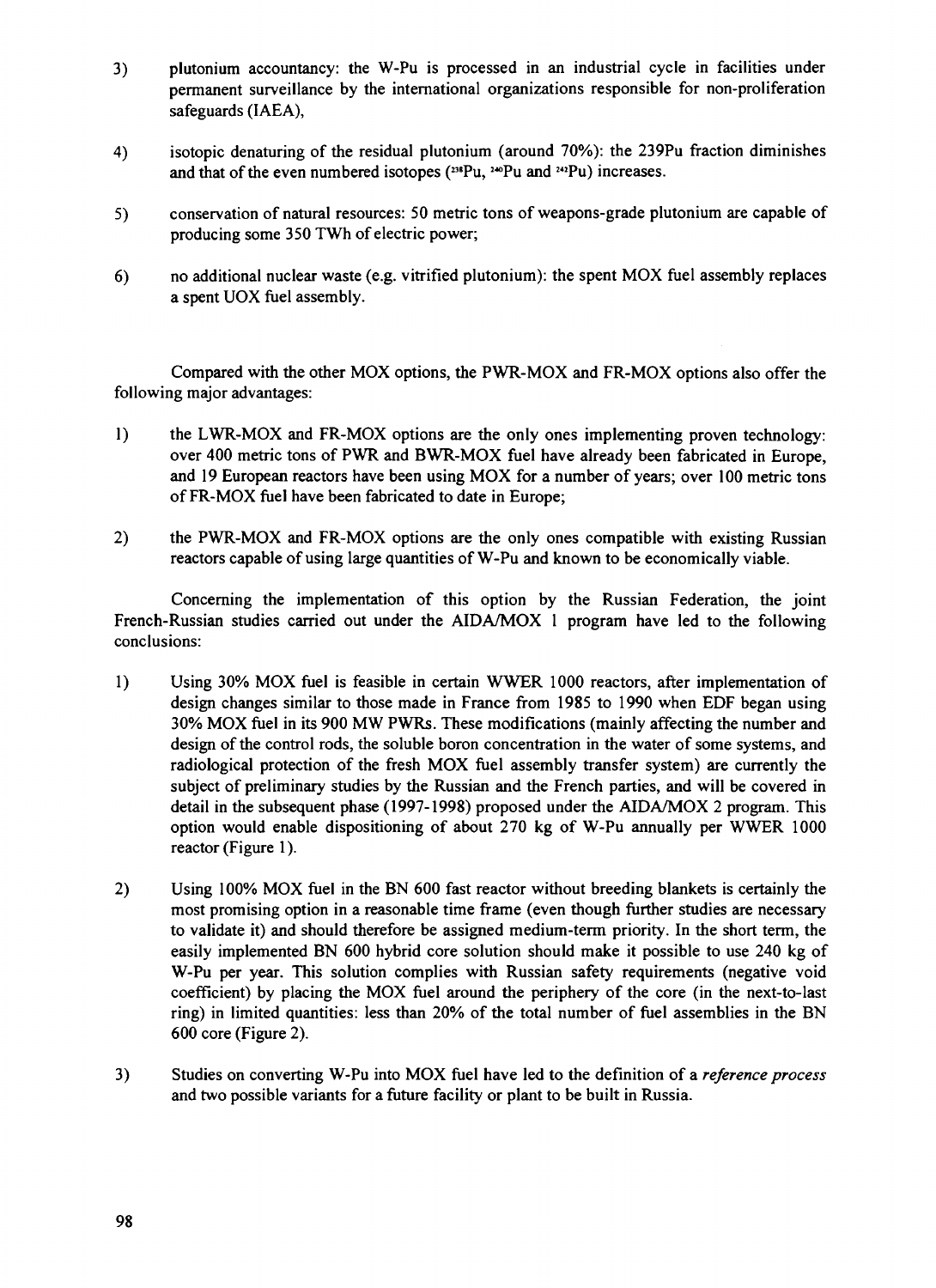The *reference process* chosen by the French and Russian specialists (Figure 3) comprises:

- acid dissolution of plutonium alloy in  $HNO<sub>1</sub> + HF$
- purification by extraction of plutonium nitrate
- Pu oxalate precipitation and  $PuO<sub>2</sub>$  production
- MOX fabrication using the COCA and MIMAS processes.

*The first process variant is* the following:

- acid dissolution of plutonium alloy in  $HNO<sub>3</sub> + HF$
- purification by extraction of plutonium nitrate
- coprecipitation of  $(U, Pu)O<sub>2</sub>$  with ammonia<br>• MOX fabrication by powder blending
- MOX fabrication by powder blending.



/7G. 7. *Subassembly layout in MOX-fueled reactor (1/6 ofWWER 1000 core)*

U : UO2 <mark>subasscmbl</mark>y MOX : M<mark>OX subass</mark>cmbly II : Subassembly position : 3rd-year subassembly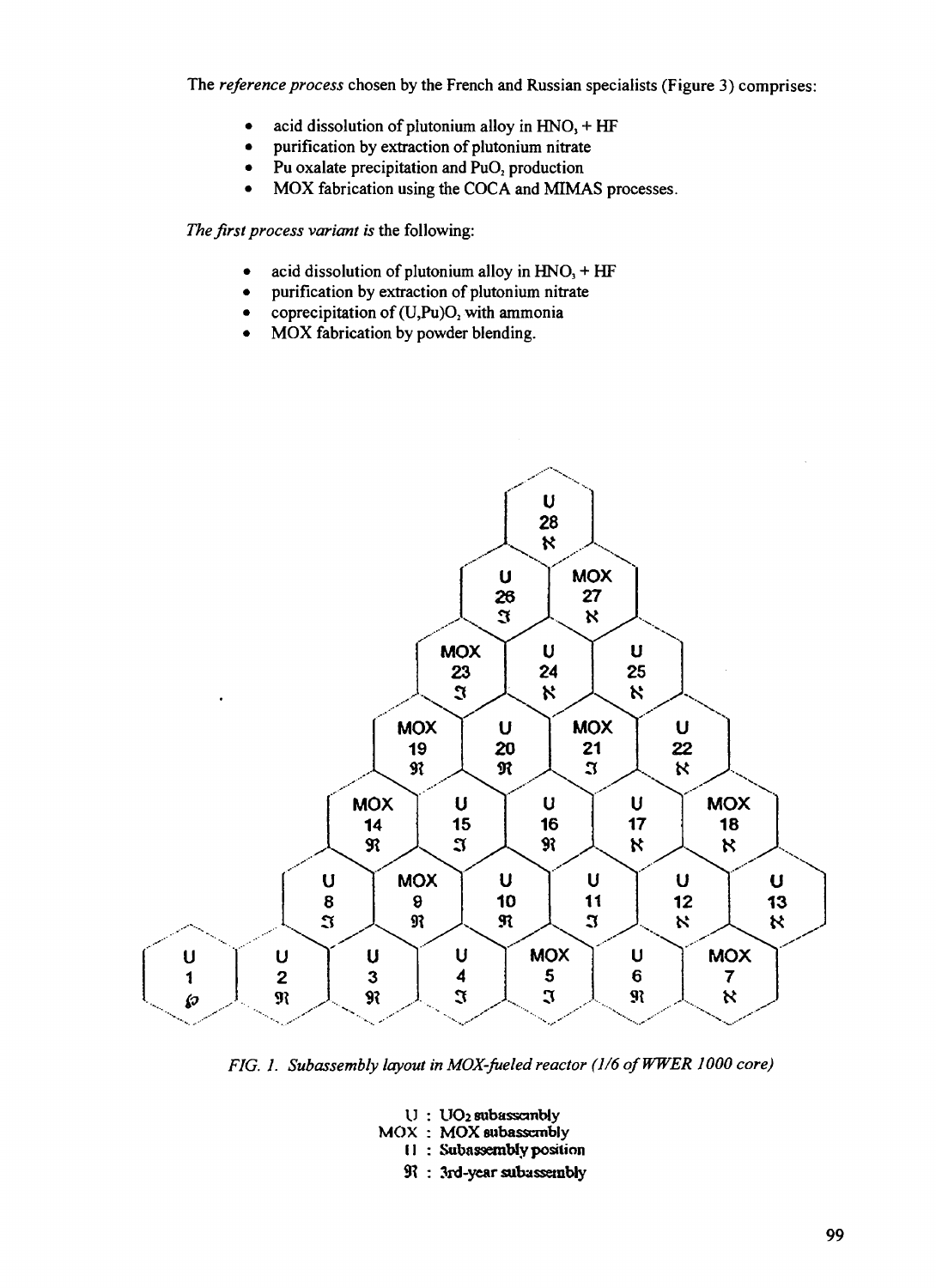

*FIG. 2. Layout of the BN-600 reactor hybrid core with steel reflector*

The *second process* variant (Figure 4) comprises:

- calcining of plutonium alloy into plutonium oxide
- acid dissolution of plutonium oxide in  $HNO<sub>1</sub> + Ag(II)$
- purification by extraction of plutonium nitrate
- Pu oxalate precipitation and  $PuO<sub>2</sub>$  production
- MOX fabrication using the COCA and MIMAS processes.

Neither variant has been adopted to date for lack of sufficient industrial experience; further research and development work will be required in both cases.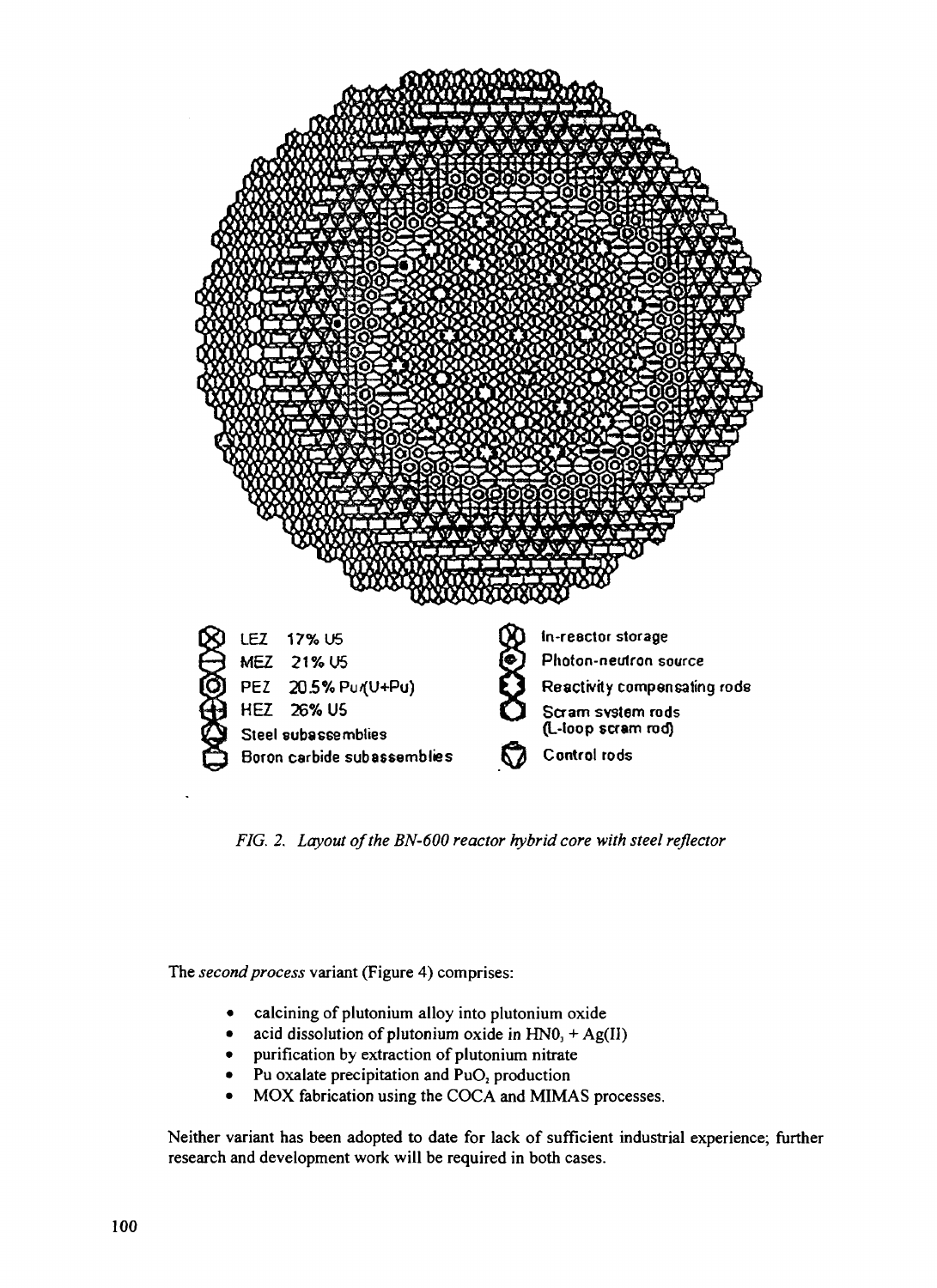

*FIG. 3. AIDA/MOX reference flowsheet for converting W-Pu into PuO<sub>2</sub>* 

**(1)** TIAP: **triisoaxnyjphosphate (2) HCB: hcxachlorobndatiene**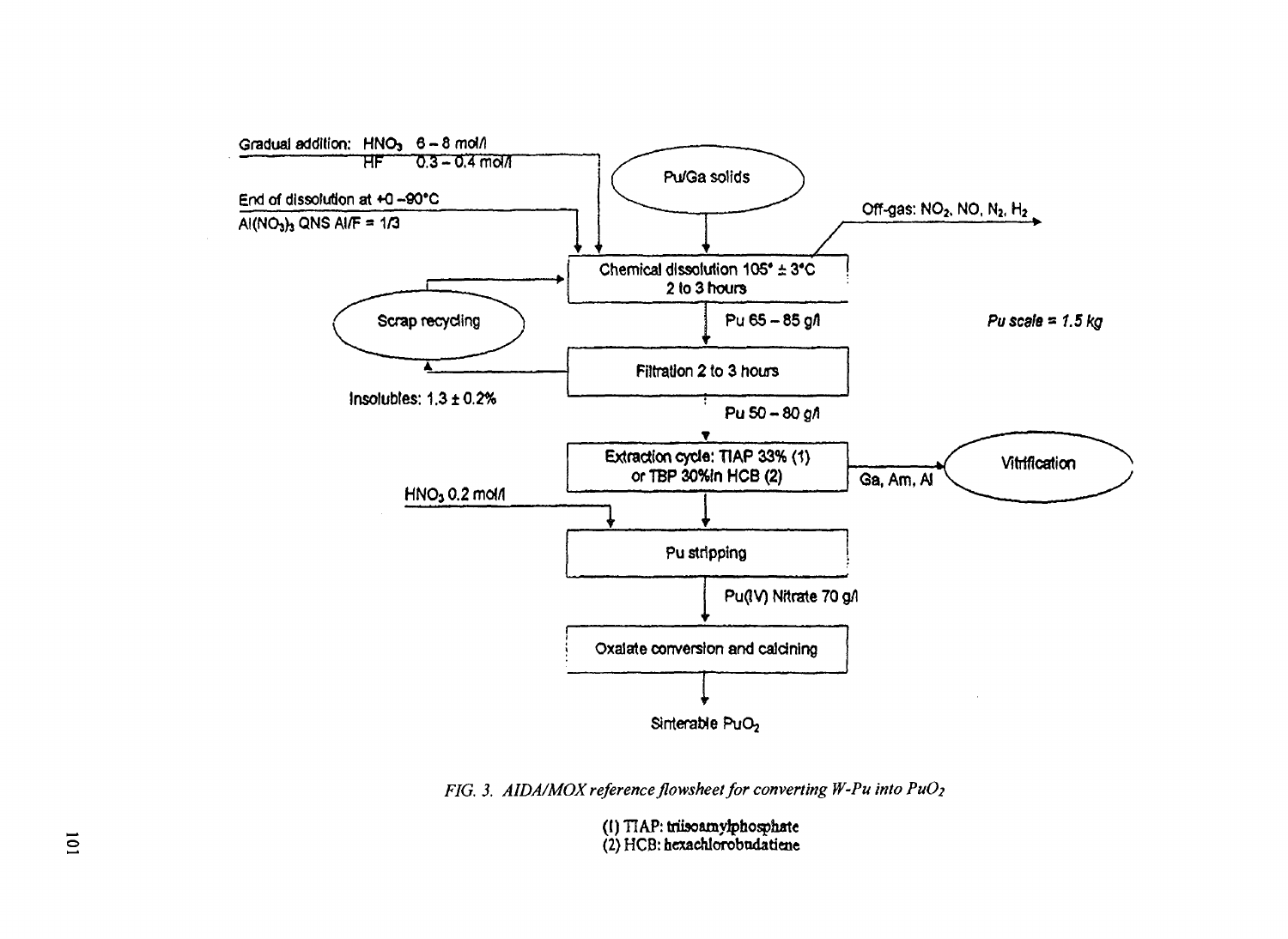

*FIG. 4. Variant b of AIDA./MOX reference flowsheet: W-Pu calcining, dissolution, PUREX extraction, oxalate conversion*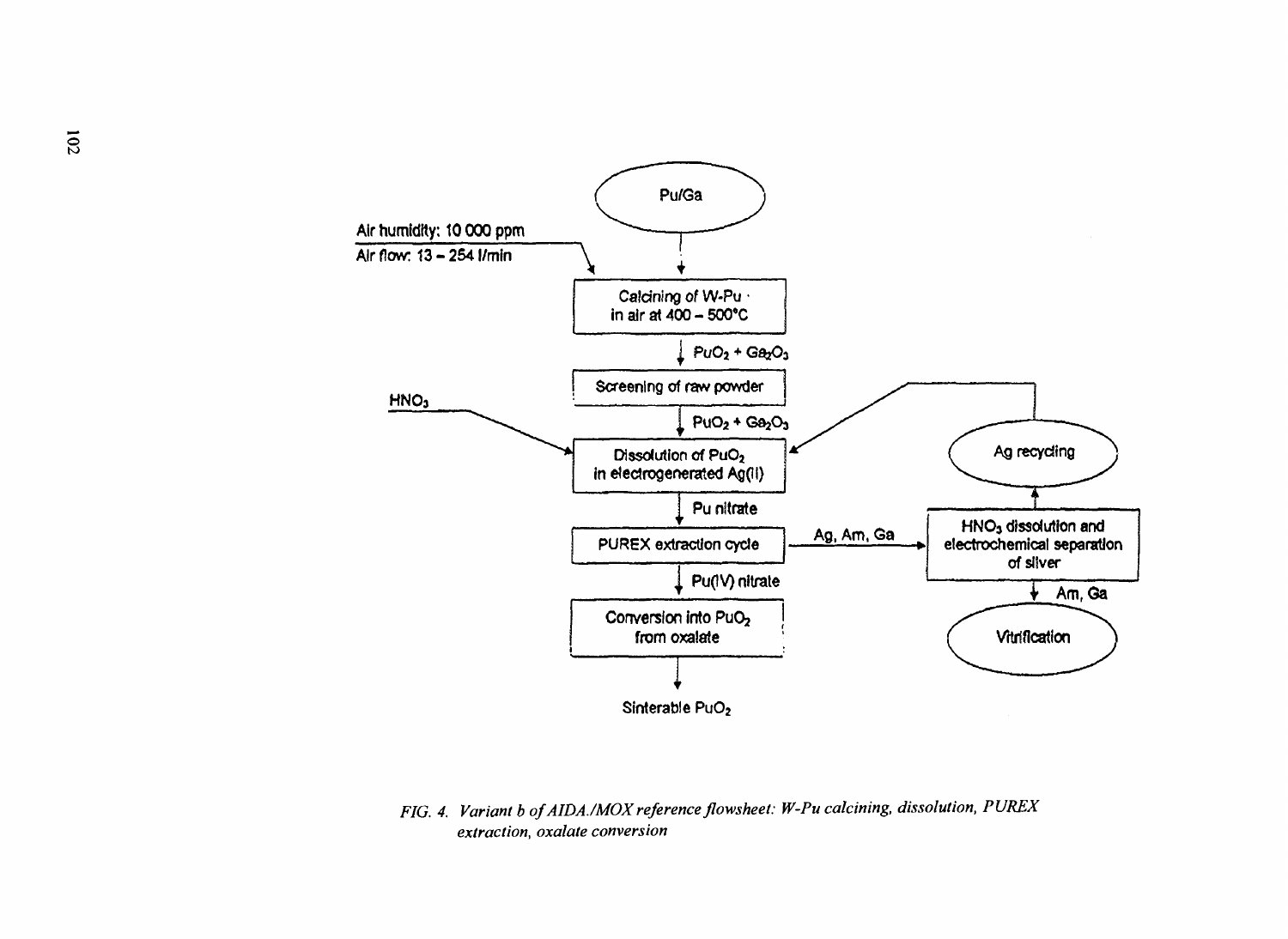- 4) The capacity of a MOX facility to be built in Russia was determined by the possibility of consuming MOX fuel in existing Russian BN 600 and WWER 1000 reactors. The AIDA/MOX Coordinating Committee initially selected the following Russian reactors:
	- BN 600 hybrid core option  $(=$  240 kg of W-Pu per year), as the first step toward the final objective of 100% MOX fuel in the BN 600 reactor core (1310 kg of W-Pu per year) and gradual removal of all the blankets,
	- four WWER 1000 reactors at the Balakovo NPP  $(\Rightarrow 4 \times 270 \text{ kg of W-Pu per year})$ , hence a total capacity of around 1300 kg of W-Pu for the TOMOX 1300 facility, i.e. approximately 30 metric tons of MOX per year.
- 5) Preliminary design work on the TOMOX 1300 facility implementing glove-box handling technology is underway in Russia with French participation by the CEA, COGEMA and SGN. The results will be available by mid-1997, together with a preliminary estimate of the total cost and itemized cost of the plant components; allowance will be made for the basic facilities already in place at Russian nuclear sites, including Chelyabinsk 65 and Krasnoyarsk 26.
- 6) A detailed proposal for the TOMOX 1300 plant will be required in 1997-1998 before construction begins in the Russian Federation. The detailed proposal is planned for the AIDA/MOX 2 program stipulated in the proposed Trilateral Agreement between France, Germany and the Russian Federation. The TOMOX 1300 project will be implemented in two separate entities: TOMOX and DEMOX.
	- TOMOX plant (transformation of military objects into sinterable weapons-plutonium oxide): Bilateral Cooperation: France-Russia
	- DEMOX plant (fabrication of MOX fuel from sinterable W-Pu oxide powder): Trilateral cooperation: France-Germany-Russia (COGEMA-SIEMENS-M1NATOM).

# 4. INTERNATIONAL COOPERATION (Beginning in 1997)

Following the International Workshop in Bonn (May 19-21, 1996) on the dismantling and destruction of nuclear, chemical and conventional weapons, Germany and France decided for greater effectiveness to investigate the possibility of coordinating and integrating their actions with the Russian Federation in the area of dismantling and destruction of nuclear weapons beginning in 1997.

In their final statement, the participants in the Moscow Summit Meeting of April 19-20, 1996 on nuclear safety and security notably requested that a meeting of experts from the  $G7+1$  countries, together with representatives of Belgium, Switzerland, the European Union and the IAEA, be held in Paris in late October 1996 to examine and propose measures for ensuring safe and effective management of military fissile materials identified by their owners as no longer required for defense purposes.

At the experts meeting in Paris (October 28-31, 1996), the German, French and Russian governments issued a joint statement of cooperation for 1997 and 1998, and justified their choice of MOX fuel as the most effective means for eliminating weapons plutonium recovered from nuclear weapons under cost-effective and safe conditions; this cooperation remains open to any country interested in the project, whose pertinence is now universally acknowledged.

This joint action announced by the Germans, French and Russians can thus constitute the groundwork for a broader cooperation mobilizing international financing, both for the construction of